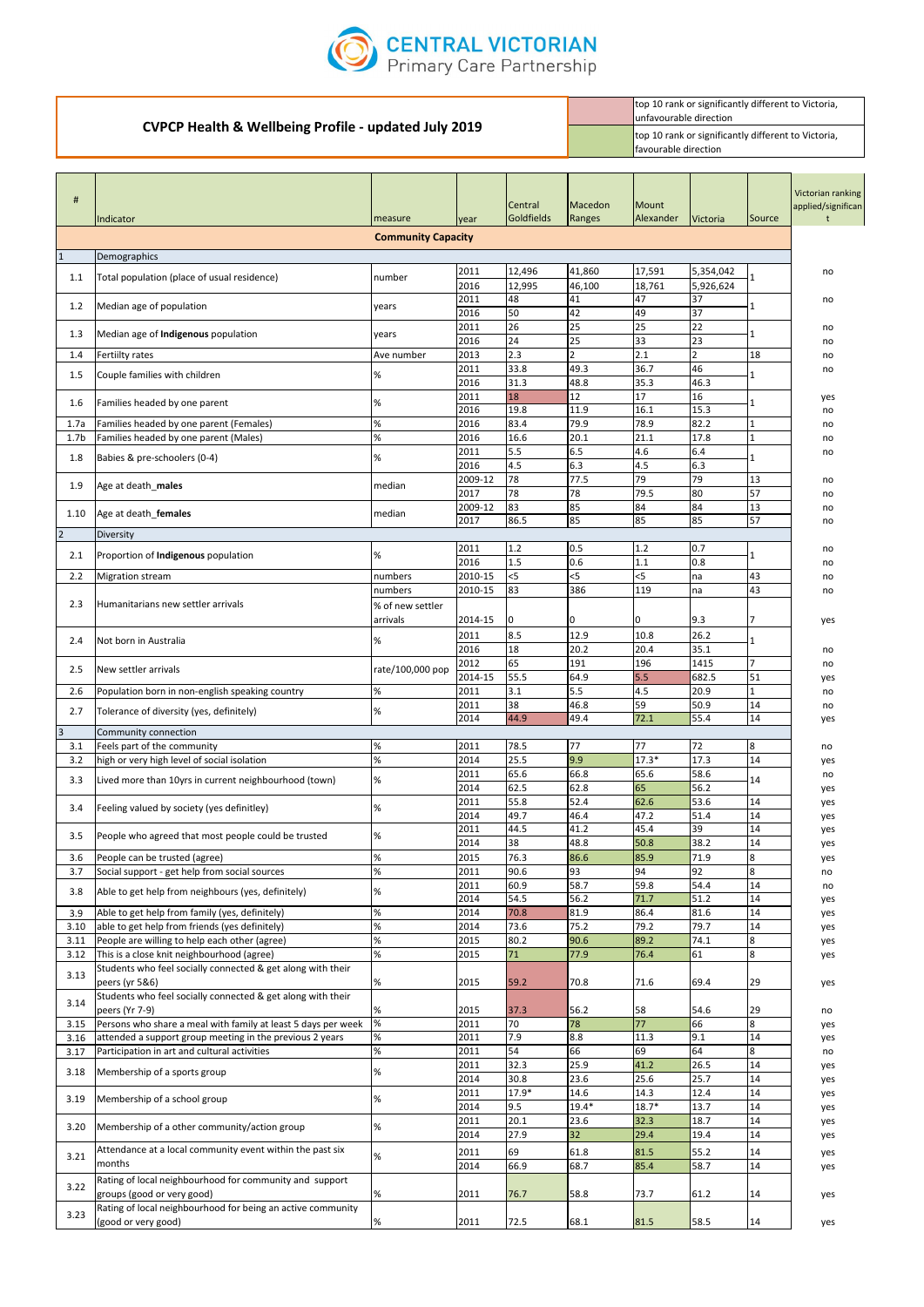|                                                                 | top 10 rank or significantly different to Victoria,<br>lunfavourable direction       |
|-----------------------------------------------------------------|--------------------------------------------------------------------------------------|
| <b>CVPCP Health &amp; Wellbeing Profile - updated July 2019</b> | top 10 rank or significantly different to Victoria,<br><b>I</b> favourable direction |

| #                     | Indicator                                                                                                 | measure                      | year               | Central<br>Goldfields | Macedon<br>Ranges | <b>Mount</b><br>Alexander | <b>Victoria</b> | Source           | Victorian ranking<br>applied/significan |
|-----------------------|-----------------------------------------------------------------------------------------------------------|------------------------------|--------------------|-----------------------|-------------------|---------------------------|-----------------|------------------|-----------------------------------------|
| 3.24                  | Rating of the local area for being a pleasant environment (good                                           |                              |                    |                       |                   |                           |                 |                  |                                         |
| 3.25                  | or very good)<br>Households with broadband internet                                                       | %<br>$\%$                    | 2011<br>2011       | 86.8<br>53            | 83.3<br>76.6      | 86<br>65                  | 80.5<br>72.4    | 14<br>1          | yes<br>yes                              |
|                       |                                                                                                           |                              | 2011               | 80.1                  | 89.7              | 87.3                      | 88.2            | 14               | no                                      |
| 3.26                  | Household internet access                                                                                 | %                            | 2016               | 68.1                  | 86.8              | 79.1                      | 83.7            | 1                |                                         |
| 3.27                  | Social networking used to organise time with family/friends                                               | $\%$<br>%                    | 2011               | 21                    | 30                | 24                        | 35              | 8                | yes                                     |
| 3.28                  | Received help from volunteer-based organisation                                                           | index score (out of          | 2011               | 6.4                   | 4.6               | 3.9                       | 5               | 14               | yes                                     |
| 3.29                  | Satisfaction with appearance of public spaces                                                             | 100)                         | 2015               | na                    | 69                | 69                        | 72              | 41               | no                                      |
| 3.30                  | Satisfaction with community and cultural activities                                                       | index score (out of          | 2015               | na                    | 68                | 72                        | 69              | 41               | no                                      |
| $\overline{a}$<br>4.1 | Consumer/Community Engagement<br>Participation in citizen engagement in last year                         | $\%$                         | 2011               | 57                    | 69                | 73                        | 51              | $\boldsymbol{8}$ |                                         |
|                       | People who feel they have a say on important issues (yes,                                                 |                              | 2011               | 46.9                  | 39.4              | 53.7                      | 40.1            | 14               | yes<br>yes                              |
| 4.2                   | definitely)                                                                                               | $\%$                         | 2014               | 35.1                  | 34.6              | 27.6                      | 34.1            | 14               | yes                                     |
| 4.3                   | Adults who had taken action on behalf of the community in the<br>past 2 years                             | %                            | 2011               | 40.9                  | 31.2              | 42.9                      | 25.7            | 14               | yes                                     |
| 4.4                   | Membership of a decision-making board or committee                                                        | $\%$                         | 2011               | 18                    | 19.4              | 27.2                      | 17.8            | 14               | yes                                     |
| 4.5                   | Adults who were actively involved with their children's school                                            |                              |                    |                       |                   |                           |                 |                  |                                         |
|                       | as a proportion of the total population                                                                   | %                            | 2011               | 85.9<br>25            | 86.8              | 84.6                      | 85.6<br>18      | 14               | yes                                     |
| 4.6                   | People who help out as volunteers                                                                         | %                            | 2011<br>2016       | 22.6                  | 24<br>26          | 34<br>29.8                | 19.2            | 1<br>1           | yes<br>no                               |
| 4.7                   | Adults who volunteer (yes definitely)                                                                     | $\%$                         | 2014               | 24                    | 25                | 36.1                      | 23.2            | 14               | yes                                     |
| 4.8                   | Perception of community involvement                                                                       | %                            | 2011               | 72.5                  | 68.8              | 81.5                      | 58.5            | 14               | yes                                     |
| 4.09                  | Importance rating of local government community consultation index score (out of<br>and engagement        | 100)                         | 2015               | na                    | 73                | 79                        | 74              | 41               | no                                      |
| 4.10                  | Satisfaction with local government community consultation and<br>engagement                               | index score (out of<br>100)  | 2015               | 59                    | 52                | 52                        | 56              | 41               | no                                      |
|                       | Importance rating of local government informing the                                                       |                              |                    |                       |                   |                           |                 |                  |                                         |
| 4.11                  | community                                                                                                 | index score (out of<br>100)  | 2015               | na                    | 75                | 78                        | 75              | 41               | no                                      |
|                       |                                                                                                           | index score (out of          |                    |                       |                   |                           |                 |                  |                                         |
| 4.12                  | Satisfaction with local government informing the community                                                | 100)                         | 2015               | na                    | 57                | 55                        | 61              | 41               |                                         |
|                       |                                                                                                           | <b>Economic &amp; Social</b> |                    |                       |                   |                           |                 |                  |                                         |
| $\overline{5}$        | Crime                                                                                                     |                              | 2013-14            | 76.1                  | 37.9              | 57                        | 72              |                  | no                                      |
| 5.1                   | <b>Total offences</b>                                                                                     | rate/1,000 pop               | 2014-15            | 94.0                  | 49.4              | 59.3                      | 82.6            | 36               | no<br>yes                               |
| 5.2                   | Drug usage & possession offences                                                                          | rate/1,000                   | 2012-13            | 9.6                   | 4                 | 9.9                       | 5.8             | 36               | yes                                     |
|                       |                                                                                                           |                              | 2014-15            | 5.1                   | 5                 | 4.8                       | 5.1             | 51               | yes                                     |
| 5.3                   | People who feel safe walking alone in daytime                                                             | %                            | 2011               | 100                   | 99.5              | 99                        | 97              | $\boldsymbol{8}$ | yes                                     |
| 5.4<br>a              | People who feel safe walking alone after dark<br>women who feel safe walking alone after dark             | $\%$                         | 2011               | 81<br>68.1            | 90.4<br>82.6      | 83<br>73.9                | 70              | $\overline{8}$   | yes<br>yes                              |
| b                     | men who feel safe walking alone after dark                                                                | %                            | 2011               | 91                    | 97                | 90                        | 75.3            | 37               | yes                                     |
| 5.5                   | Perception of safety -walking alone during the day (agree)                                                | %                            | 2015               | 97.7                  | 94.9              | 94.6                      | 92.5            | $8\,$            | yes                                     |
| 5.6                   | Perception of safety -walking alone after dark (agree)                                                    | %                            | 2015               | 61.6                  | 70.4              | 70.3                      | 55.1            | $\bf{8}$         | yes                                     |
| 5.7<br>5.8            | Reported sexual offences where women are the victim<br>Reported sexual offences, where men are the victim | rate/10.000<br>rate/10,000   | 2014<br>2014       | 16.8<br>7.2           | 6.93<br>2.63      | 6.25<br>3.98              | 6.4             | 37<br>37         | yes                                     |
|                       | Reported stalking, harrassment and threatening behaviour,                                                 |                              |                    |                       |                   |                           |                 |                  | yes                                     |
| 5.9                   | where <b>women</b> are the victims                                                                        | rate/10,000                  | 2014               | 8                     | 4.54              | 5.12                      | 6.1             | 37               | yes                                     |
| 5.10                  | Reported stalking, harrassment and threatening behaviour,<br>where men are the victims                    | rate/10,000                  | 2014               | 12                    | 3.11              | 5.68                      |                 | 37               | no                                      |
| 5.11                  | Victimisation rates                                                                                       | rate/100,00                  | 2015-16            | 5,719.2               | 2,640.9           | 4,629.6                   | 5,315           | 44               |                                         |
| 5.12                  | Crime where the offender is a child or young person (0-17yrs)                                             | rate/1,000 pop               | 2014-15            | 27.6                  | 22.7              | 16.3                      | 24.4            | 29               | no                                      |
| 5.13                  | Crime where the victim is a child or young person                                                         | rate/1,000                   | 2014-15            | 18.6                  | 4.6               | 5.2                       | 9.6             | 29               | no                                      |
| $6\phantom{a}$        | <b>Family Violence</b>                                                                                    |                              |                    |                       |                   |                           |                 |                  |                                         |
| 6.1                   | Police attend family incidents                                                                            | rate/100,000 pop             | 2014-15            | 2,270.00              | 865.6             | 1,006.1                   | 1,191.50        | 44               | no                                      |
| a                     | % change from 2013/14 to 2014/15                                                                          | %                            | 2015-16<br>2014-15 | 2,395.60<br>14.90     | 938.9<br>$-7.6$   | 1,081.3<br>$-8.0$         | 1,285.0<br>na   | 44<br>44         | no                                      |
|                       |                                                                                                           |                              | 2014-15            | 733                   | 244.1             | 179.5                     | 349.5           | 44               | no                                      |
| b                     | Saftey notice/lintervention Violence Order issued                                                         | rate/100,000 pop             | 2015-16            | 840.6                 | 280.9             | 212.4                     | 378.0           | 44               | no                                      |
| с                     | children present                                                                                          | rate/100,000 pop             | 2014-15            | 890.7                 | 321.8             | 397                       | 410.6           | 44               | no                                      |
|                       |                                                                                                           |                              | 2015-16<br>2014-15 | 974.2<br>898.6        | 293.9             | 370<br>500.3              | 425.5<br>490.7  | 44<br>44         | no                                      |
| d                     | charges laid                                                                                              | rate/100,000 pop             | 2015-16            | 1,186.3               | 350.7<br>386.8    | 544.7                     | 511.5           | 44               | no<br>no                                |
| 6.2                   | Prepared to intervene in a situation of domestic violence                                                 | %                            | 2011               | 90.7                  | 93.9              | 95.1                      | 93.1            | 8                | no                                      |
| 6.3                   | Maternal & Child Health: Referral for domestic violence                                                   | number                       | 2014-15            | $\overline{2}$        | $\overline{2}$    | 0                         | na              | 38               | no                                      |
| 6.4                   | Maternal & Child Health: Counselling for domestic violence                                                | number                       | 2014-15            | 0                     | 11                | 2                         | na              | 38               | no                                      |
|                       | Males earning \$1,000/week or more                                                                        |                              |                    |                       | 43.6              | 24.8                      | 37              |                  |                                         |
| 6.5                   | Females earning \$1,000/week or more                                                                      | $\%$                         | 2016               |                       | 22.4              | 16.1                      | 22              | 1                |                                         |
| 6.6                   | Low gender equality score                                                                                 | $\%$                         | 2015               | 29.5                  | 28.3              | 21                        | 35.7            | 8                | yes                                     |
| $\overline{7}$        | Economic & employment                                                                                     |                              |                    |                       |                   |                           |                 |                  | yes                                     |
| 7.1                   | Index of Relative Socio-economic disadvantage**                                                           | <b>IRSD</b>                  | 2011               | 905                   | 1055              | 983                       | 1009.6          | 9                | yes                                     |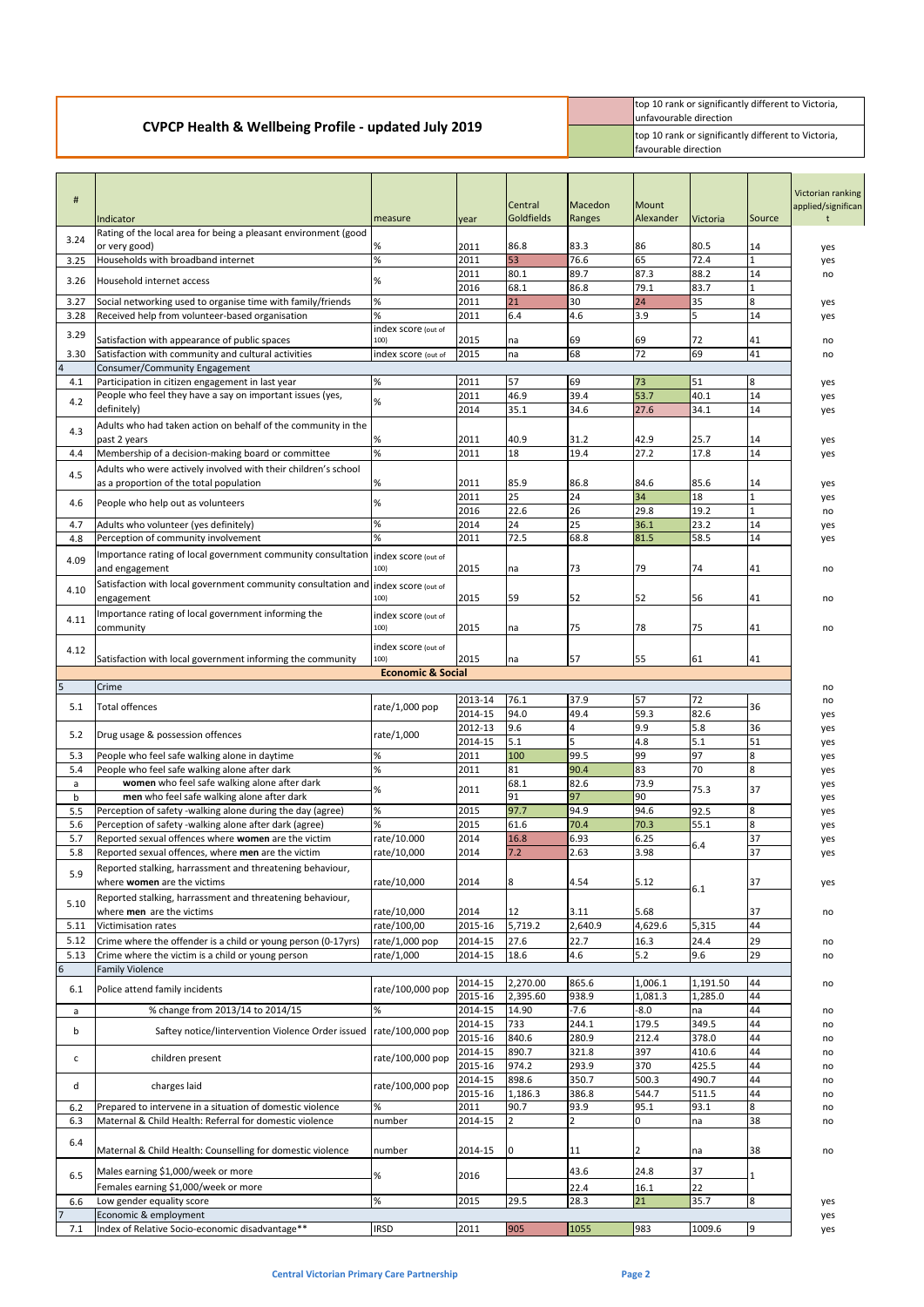## **CVPCP Health & Wellbeing Profile - updated July 2019**

top 10 rank or significantly different to Victoria, unfavourable direction top 10 rank or significantly different to Victoria, favourable direction

| #                | Indicator                                                                                                            | measure                         | vear            | Central<br>Goldfields | Macedon<br>Ranges | Mount<br>Alexander    | <b>Victoria</b> | Source            | Victorian ranking<br>applied/significan |
|------------------|----------------------------------------------------------------------------------------------------------------------|---------------------------------|-----------------|-----------------------|-------------------|-----------------------|-----------------|-------------------|-----------------------------------------|
| 7.2              | Unemployment (16-64yrs)                                                                                              | %                               | 2017            | 10.2                  | 2.8               | 5.7                   | 4               | 54                | no                                      |
| 7.3              | 18 years and over who had government support as their main<br>source of income in the last 2 yrs                     | (ASR/100 pop)                   | 2014            | 36                    | 20.4              | 23.8                  | 25.9            | 54                | yes                                     |
| 7.4              | Estimated number of people aged 18 years and over whose<br>household could raise \$2,000 within a week (ASR/100 pop) | (ASR/100 pop)                   | 2014            | 76.6                  | 89                | 84.4                  | 84.1            | 54                | yes                                     |
| 7.5              | Labour force participation (15-64yrs)                                                                                | $\%$                            | 2011            | 62                    | 75                | 67                    | 72              | 1                 | no                                      |
| 7.6              | Newstart recipients (21-64yrs 2011 or 22-64yrs 2016)                                                                 | %                               | 2011            | 4.1                   | 2.8               | 5.4                   | 4.2             | 30                | yes                                     |
|                  |                                                                                                                      |                                 | 2016            | 12.4                  | 3.3               | 6.4                   | 4.7             | 53                |                                         |
| 7.8              | Individuals with income less than \$400/week                                                                         | $\%$                            | 2011            | 54                    | 38                | 45                    | 40              | $\mathbf{1}$      | yes                                     |
| 7.9              | Household income (weekly): median                                                                                    |                                 | 2011            | 685                   | 1395              | 838                   | 1,216           |                   | no                                      |
|                  |                                                                                                                      |                                 | 2016            | 775                   | 1,638             | 1,002                 | 1,438           | 1                 | no                                      |
| 7.10             | Household income (weekly) median_indigenous<br>Household income (weekly) < \$650                                     | $\overline{\mathsf{S}}$<br>$\%$ | 2011<br>2016    | 650<br>38.2           | 1,187<br>16.3     | 587<br>29.6           | 962<br>20.3     | $\mathbf{1}$<br>1 | no                                      |
| 7.11<br>7.12     | Household income (annual) <\$40,000                                                                                  | %                               | 2014            | 29.4                  | 16.6              | 22.4                  | 18.7            | 14                | no<br>yes                               |
| 7.13             | Total personal income: indigenous                                                                                    | $\overline{\frac{1}{5}}$ /week  | 2011            | 280                   | 363               | 342                   | 390             |                   | no                                      |
| 7.14             | Total personal income: non- indigenous                                                                               | \$/week                         | 2011            | 382                   | 594               | 461                   | 562             | 1                 | yes                                     |
| 7.15             | Low income/welfare dependent families with children                                                                  | % of all families               | 2012            | 14                    | 6                 | 10                    | 9               | 13                | yes                                     |
|                  |                                                                                                                      |                                 | 2012-13         | 707                   | 274               | 202                   | 550             | 10                | yes                                     |
| 7.16             | Gaming machine losses per head of adults                                                                             | dollars                         | 2014-15         | 677                   | 256               | 217                   | 553             | 51                | yes                                     |
| $\boldsymbol{8}$ | Food security and access                                                                                             |                                 |                 |                       |                   |                       |                 |                   | yes                                     |
| 8.1              | Ran out of food in the previous 12 months and couldn't afford<br>to buy anymore (yes)                                |                                 | 2011            | 7.2                   | 4                 | 3.5                   | 4.6             |                   | yes                                     |
| 8.2              | Some foods are too expensive                                                                                         |                                 | 2011            | 25.5                  | 14.7              | 22.6                  | 21.3            |                   | yes                                     |
| 8.3              | Can't get food of the right quality                                                                                  | %                               | 2011-12         | 20.8                  | 19.3              | 17.6                  | 19.8            | 14                | yes                                     |
| 8.4              | Can't get a variety of food                                                                                          |                                 | 2011-12         | 7.9                   | 7.8               | 6.3                   | 9.3             |                   | yes                                     |
| 8.5              | Culturally apropriate foods aren't available                                                                         |                                 | 2011-12         | 1.8                   | 1.7               | $\overline{3}$        | 4.2             |                   | yes                                     |
| 8.6              | Inadequate and unreliable public transport                                                                           |                                 | 2011-12         | 7.1                   | 5.8               | 4.9                   | 5.8             |                   |                                         |
| $\overline{9}$   | Housing & transport                                                                                                  |                                 |                 |                       |                   |                       |                 |                   | yes                                     |
| 9.1              | <b>Homeless</b>                                                                                                      | rate/1,000 pop                  | 2011            | 3.6                   | 1.8               | 2.4                   | $\overline{4}$  | 51                |                                         |
| 9.2              | Mortgage stress                                                                                                      | %                               | 2011            | 14                    | 10                | 14                    | 11              | 13                | yes                                     |
|                  |                                                                                                                      | dollars                         | 2016<br>2016    | 12.6<br>975           | 7.8<br>1,733      | 12.2<br>1,300         | 10.2<br>1,728   |                   |                                         |
| 9.3              | Mortgage repayments: median monthly                                                                                  |                                 | 2011            | 31                    | 24                | 32                    | 25              |                   | no<br>yes                               |
| 9.4              | <b>Rental stress</b>                                                                                                 | %                               | 2016            | 36.1                  | 28.8              | 36.8                  | 27.2            | 13                | no                                      |
| 9.5              | Rent: median weekly                                                                                                  | dollars                         | 2016            | 195                   | 328               | 250                   | 325             | 1                 | no                                      |
|                  |                                                                                                                      |                                 |                 |                       |                   |                       |                 |                   |                                         |
| 9.6              | Rental: affordable housing                                                                                           | %                               | 2013            | 93.3                  | 18.5              | 23.1                  | 18.4            | 15                |                                         |
|                  |                                                                                                                      |                                 | 2015            | 97.5                  | 17.3              | 42.1                  | 19.1            |                   | yes                                     |
| 9.7              | Housing affordability (rent/mortgage)                                                                                |                                 | 2011            | 13.8                  | 16.2              | 15.9                  | 20.4            |                   |                                         |
| 9.8              | House prices (median)                                                                                                | dollars                         | 2014            | 200,000               | 440,000           | 345,000               | 393,000         | 51                | yes                                     |
| 9.9              | Number of social housing                                                                                             | rate/1,000 pop                  | 2011            | 284                   | 305               | 240                   | 17,692          | 16                | yes                                     |
|                  |                                                                                                                      |                                 | 2014            | 273                   | 310               | 247                   | na              | 51                | yes                                     |
| 9.10             | Social housing                                                                                                       | % of total<br>dwellings         |                 |                       |                   |                       | 3.9             |                   |                                         |
|                  |                                                                                                                      |                                 | 2014-15<br>2011 | 4.4<br>8              | 1.9               | 2.9<br>$6\phantom{a}$ | 9               | 51                | yes<br>no                               |
| 9.11             | Dwellings with no motor vehicle                                                                                      | %                               | 2016            | 6.8                   | 2.5               | 4.9                   | 8               |                   | no                                      |
| 9.12             | <b>Transport limitations</b>                                                                                         | %                               | 2011            | 26.4                  | 23.4              | 28.1                  | 23.7            | 8                 | yes                                     |
|                  | Often have difficulty or cannot get to places needed with                                                            |                                 |                 |                       |                   |                       |                 |                   |                                         |
| 9.13             | transport, including housebound (18 and over)                                                                        | ASR/100                         | 2014            | 4.3                   | 3.3               | 4                     | 4.2             | 54                | yes                                     |
| 9.14             | Persons with at least 2 hour daily commute                                                                           | %                               | 2011            | 9                     | 21                | 10                    | 12              | 8                 | yes                                     |
| 9.15             | Journeys to work which are by car                                                                                    | $\%$                            | 2013            | 69.4                  | 68.4              | 64.2                  | 66.2            | 51                | yes                                     |
| 9.16             | Journeys to work which are by public transport                                                                       | %                               | 2013            | 0.6                   | 6.9               | 5.5                   | 11.1            | 51                | yes                                     |
| 10               | Education                                                                                                            |                                 |                 |                       |                   |                       |                 |                   | no                                      |
| 10.1             | Schools                                                                                                              | number                          | 2014            | $\bf{8}$              | 28                | 17                    | 2238            | 5                 | no                                      |
| 10.2             | Children with emotional or behavioural problems at school                                                            |                                 |                 |                       |                   |                       |                 |                   |                                         |
|                  | entry                                                                                                                | %                               | 2015            | 13.4                  | 4.1               | 3.4                   | 4.6             | 29                | no                                      |
| 10.3             | Children whose parents report one or more concerns with child                                                        |                                 |                 |                       |                   |                       |                 |                   |                                         |
|                  | speech or language on entry to primary school                                                                        | %                               | 2015            | 17.2                  | 16                | 17.4                  | 14.1            | 29                | no                                      |
| 10.4             | Proportion of children vulnerable on 2 or more domains (AEDC:<br>1st year of full time school)                       | %                               | 2015            | 17.8                  | 6.3               | 14.5                  | 9.9             | 22                | no                                      |
|                  | Children vulnerable on 1 or more domains (AEDC: 1st year of                                                          |                                 |                 |                       |                   |                       |                 |                   |                                         |
| 10.5             | full time school)                                                                                                    | %                               | 2015            | 27.9                  | 13.5              | 25.8                  | 19.9            | 22                | no                                      |
|                  | Children vulnerable on physical health & wellbeing (AEDC: 1st                                                        |                                 |                 |                       |                   |                       |                 |                   |                                         |
| 10.6             | year of full time school)                                                                                            | %                               | 2015            | 14.7                  | 4.9               | 15.1                  | 7.9             | 22                | no                                      |
| 10.7             | Children vulnerable on social competence (AEDC:1st year of full                                                      |                                 |                 |                       |                   |                       |                 |                   |                                         |
|                  | time school)                                                                                                         | $\%$                            | 2015            | 16.3                  | $6.2$             | 11.9                  | 8.7             | 22                | no                                      |
| 10.8             | Children vulnerable on emotional maturity (AEDC: School entry) $\big _{\%}$                                          |                                 |                 |                       |                   |                       |                 |                   |                                         |
|                  |                                                                                                                      |                                 | 2015            | 15.5                  | 5.2               | 9.4                   | 8.0             | 22                | no                                      |
| 10.9             | Children vulnerable on language & cognitive skills (AEDC: 1st<br>year of full time school)                           | $\%$                            | 2015            | 11.6                  | 3.2               | 11.3                  | 6.3             | 22                | no                                      |
|                  |                                                                                                                      |                                 |                 |                       |                   |                       |                 |                   |                                         |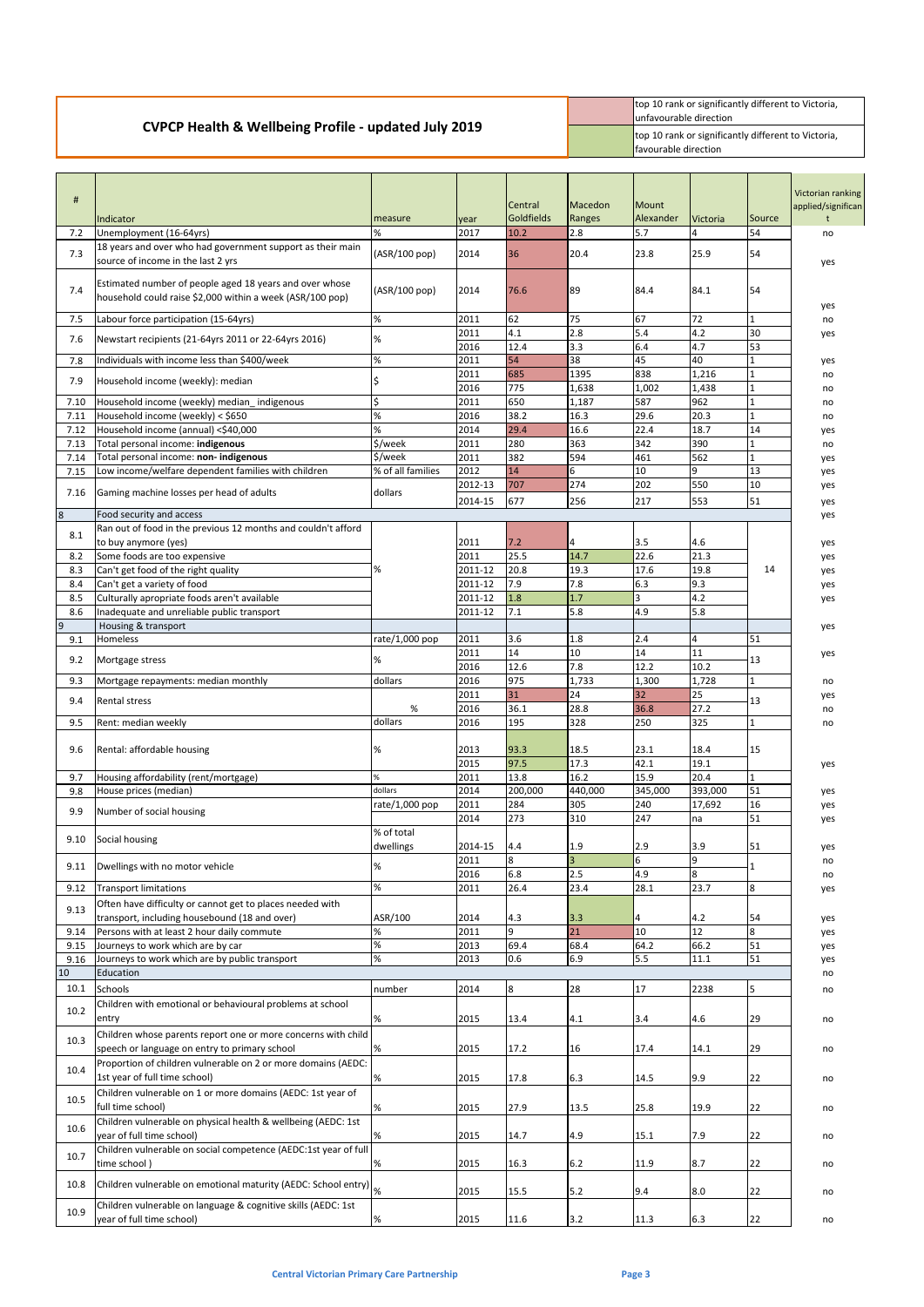top 10 rank or significantly different to Victoria, unfavourable direction top 10 rank or significantly different to Victoria, favourable direction

| #            | Indicator                                                                                               | measure                       | year         | Central<br>Goldfields | Macedon<br>Ranges     | <b>Mount</b><br>Alexander | <b>Victoria</b> | Source   | Victorian ranking<br>applied/significan |
|--------------|---------------------------------------------------------------------------------------------------------|-------------------------------|--------------|-----------------------|-----------------------|---------------------------|-----------------|----------|-----------------------------------------|
| 10.10        | Children vulnerable on communication skills & general<br>knowledge (AEDC: 1st year of full time school) | %                             | 2015         | 10.9                  | 3.6                   | 9.4                       | 7.6             | 22       |                                         |
|              | 10.11 Average number of absence days per FTE Yr 9                                                       | number                        | 2013         | 27                    | 21.8                  | no data                   | 21.5            | 29       | no                                      |
|              |                                                                                                         |                               | 2014         | 38.6                  | 23.4                  | 20.3                      | 22.1            |          |                                         |
|              | 10.12 Yr 9 students achieving minimum standards in numeracy                                             | %                             | 2014<br>2015 | 92.5<br>93.6          | 96.6<br>94.1          | 94.2<br>96.8              | 94.8<br>95.6    | 29<br>29 | no<br>no                                |
| 10.13        |                                                                                                         | %                             | 2014         | 91.6                  | 93.3                  | 89.4                      | 93.3            | 29       | no                                      |
|              | Yr 9 students achieving minimum national standards in literacy                                          |                               | 2015         | 85                    | 91.2                  | 93.5                      | 93.5            | 29       | no                                      |
| 10.14        | Students that report feeling connected with their school (yr<br>5&6)                                    | %                             | 2011<br>2015 | 79.9<br>82.5          | 87.9<br>85.2          | 84.3<br>86                | 84.7<br>84.8    | 29<br>29 | no<br>no                                |
| 10.15        | Students that report feeling connected with their school (yr 7-                                         | %                             | 2011         | 50.5                  | 49.1                  | 44.2                      | 60.5            | 29       | no                                      |
| 10.16        | 9)<br>Absent per FTE students for government secondary schools:                                         | average number                | 2015         | 46                    | 64.3                  | 63.3                      | 62.3            | 29       | no                                      |
|              | year 11<br>Absent per FTE students for government secondary schools:                                    | of days<br>average number     | 2014         | 35.9                  | 21.6                  | 24.1                      | 17.5            | 29       | no                                      |
| 10.17        | year 12                                                                                                 | of days                       | 2014         | 32.9                  | 14                    | 19.5                      | 15.1            | 29       | yes                                     |
| 10.18        |                                                                                                         |                               | 2013         | 72.1                  | 87.4                  | 77.7                      | 88.3            |          | no                                      |
|              | 19 year olds who have attained year 12 or equivalent                                                    | %                             | 2014         | 64                    | 84.8                  | 85.8                      | 88.2            | 29       | yes                                     |
| 10.19        | Persons who completed a higher education qualification (cert III<br>and higher)                         | $\%$                          | 2016         | 33.3                  | 50.6                  | 46.7                      | 47.9            |          | no                                      |
| 10.20        | Bachelor or higher degree (excl. diploma & advanced diploma)                                            | %                             | 2011         | 2.44                  | 19.1                  | 18.7                      | 20.8            | 19       | no                                      |
|              |                                                                                                         |                               | 2016         | 7.4                   | 22                    | 22.4                      | 24.3            | 1        |                                         |
| 10.21        | Early school leavers who are employed 6 months after leaving<br>school                                  | %                             | 2012         | 13.3                  | 18.8                  | na                        | 15.6            | 29       | no                                      |
| 10.22        | population numbers of 15-19yr old                                                                       | number                        | 2011         | 787                   | 3,043                 | 1,049                     | na              |          | no                                      |
| 10.23        | 15-19 yr old school leavers engaged full time                                                           |                               |              |                       |                       |                           |                 |          |                                         |
|              | (study/training/work)                                                                                   | %                             | 2011         | 54.3                  | 72.4                  | 59.2                      | 72              | 56       | no                                      |
| 10.24        | 15-19 yr old school leavers disengaged (study/training/work)                                            | %                             | 2011         | 26.8                  | 13.6                  | 21.1                      | 15              | 56       | no                                      |
| 10.25        | Parents are satisfied with the level of education their child<br>receives from school                   | %                             | 2014         | 85.3                  | 84.3                  | 84.8                      | 86.6            | 29       | no                                      |
|              |                                                                                                         | <b>Health &amp; Wellbeing</b> |              |                       |                       |                           |                 |          |                                         |
| 11           | General health                                                                                          |                               |              |                       |                       |                           |                 |          |                                         |
| 11.1         | Subjective wellbeing                                                                                    | rating: 0-100 (ave)           | 2011<br>2015 | 78.4<br>77.9          | 80.1<br>80.1          | 79<br>78.1                | 77.5<br>77.3    | 8<br>8   | no<br>yes                               |
| 11.2         |                                                                                                         |                               |              |                       |                       |                           |                 |          |                                         |
|              | Satisfaction with life as a whole                                                                       | rating: 0-10 (ave)            | 2015         | 8<br>93.4             | 7.9                   | 7.8                       | 7.8             | 8        | yes                                     |
| 11.3         | Satisfaction with life<br>Persons reporting fair or poor health                                         | %                             | 2014<br>2011 | 18                    | 94<br>13              | 93<br>14                  | 92.4<br>16      | 14<br>14 | yes<br>yes                              |
| 11.4         |                                                                                                         | %                             | 2014         | 23.5                  | 13.7                  | 26.6                      | 20.3            | 14       | yes                                     |
| 11.5<br>11.6 | Females reporting fair or poor health<br>Males reporting fair or poor health                            | $\%$<br>%                     | 2011<br>2011 | 15<br>22              | 13<br>14              | $\overline{9}$<br>18      | 16<br>16        | 14<br>14 | yes                                     |
| 11.7         | Female life expectancy                                                                                  | years                         | 2007         | 82                    | 85                    | 84                        | 84              | 26       | yes<br>yes                              |
| 11.8         | Male life expectancy                                                                                    | years                         | 2007         | 76                    | 80                    | 79                        | 80              | 26       | yes                                     |
| 11.9         | Persons sleeping less than 7 hours/day                                                                  | %                             | 2011         | 33                    | 33                    | 32                        | 32              | 8        | yes                                     |
| 11.10        | Persons with adequate work-life balance                                                                 | %<br>index score (out of      | 2011         | 45                    | 54                    | 39                        | 53              | 8        | no                                      |
| 11.11        | Satisfaction with recreational facilities                                                               | 100)                          | 2015         | na                    | 70                    | 71                        | 72              | 41       |                                         |
| 11.12        | Median age at death (male)<br>Median age at death (female)                                              | years<br>years                | 2017<br>2017 | 78<br>86.5            | 78<br>85              | 79.5<br>85                |                 |          |                                         |
| 12           | Physical health conditions                                                                              |                               |              |                       |                       |                           |                 |          | yes                                     |
| 12.1         | Persons reporting asthma                                                                                | %                             | 2011         | 10<br>$6\overline{6}$ | 11                    | 16                        | 11<br>5         | 14       | yes                                     |
| 12.2         | Persons reporting type 2 diabetes                                                                       | %                             | 2011<br>2014 | 10.2                  | $\overline{3}$<br>4.1 | 4<br>5.4                  | 5.3             | 14       | yes<br>yes                              |
| 12.3         | Persons reporting heart disease                                                                         | %                             | 2011         | 8                     | 6                     | 6                         | 7               | 14       | yes                                     |
| 12.4         | Persons reporting high blood pressure                                                                   | $\%$                          | 2014<br>2014 | 8.2<br>34.4           | 5.9<br>25.2           | 6.7<br>24.9               | 7.2<br>25.9     | 14<br>14 | yes<br>yes                              |
|              |                                                                                                         |                               |              | 25.5                  | 18.2                  | 17.2                      | 17.3            |          |                                         |
| 12.5         | Persons obese (>29kg/m2)                                                                                | %                             | 2011<br>2014 | 23.6                  | 14.1                  | 12.9                      | 18.8            | 14<br>14 | yes<br>yes                              |
| 12.6         | <b>Females</b> obese                                                                                    | %                             | 2011         | 21.8                  | 17.2                  | 11.8                      | 17.2            | 14       | yes                                     |
|              |                                                                                                         |                               | 2014<br>2011 | 22.4<br>28.1          | 18.7<br>18.8          | 17.4<br>21.4              | 17.2<br>17.4    |          | yes                                     |
| 12.7         | Males obese                                                                                             | %                             | 2014         | 25                    | 9.2                   | 8.4                       | 20.4            | 14       | yes<br>yes                              |
| 12.8         | Poor dental health (self rated)                                                                         | %                             | 2011         | 13.2                  | 3.9                   | 10.1                      | 6               | 14       | yes                                     |
| 12.9         | Avoided or delayed visiting a dental professional due to cost<br>(yes)                                  | $\%$                          | 2011-12      | 32.8                  | 38                    | 42.1                      | 29.8            | 14       |                                         |
| 12.10        | Arthritis                                                                                               | $\approx$                     | 2014         | 26.7                  | 20.5                  | 19.5                      | 19.8            | 14       | no<br>yes                               |
|              |                                                                                                         | %                             | 2015         | 2.5                   | 1.3                   | 2.1                       | 1.5             | 40       | no                                      |
|              | 12.11 Dementia Prevalence                                                                               | est per 1,000 pop             | 2016         | 27.7                  | 16.1                  | 23.2                      | 16.8            | 51       |                                         |
|              | 12.12 Cancer diagnosis                                                                                  | %                             | 2014         | 6.3                   | 9.3                   | 7.2                       | 7.4             | 14       | yes                                     |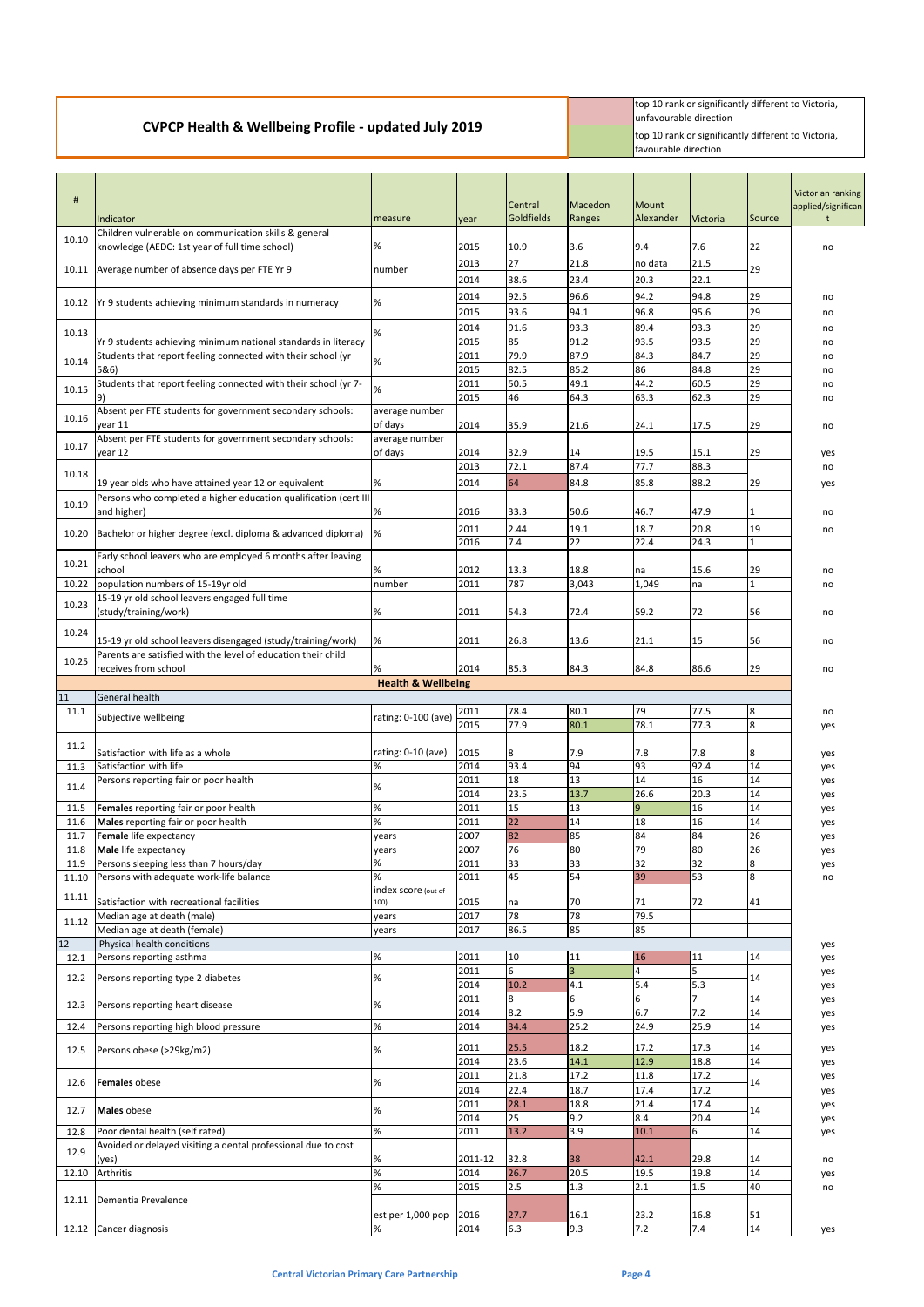|                                                                 | top 10 rank or significantly different to Victoria,<br>lunfavourable direction       |
|-----------------------------------------------------------------|--------------------------------------------------------------------------------------|
| <b>CVPCP Health &amp; Wellbeing Profile - updated July 2019</b> | top 10 rank or significantly different to Victoria,<br><b>I</b> favourable direction |

| #            | Indicator                                                               | measure            | year         | Central<br>Goldfields  | Macedon<br>Ranges     | Mount<br>Alexander | <b>Victoria</b> | Source           | Victorian ranking<br>applied/significan |
|--------------|-------------------------------------------------------------------------|--------------------|--------------|------------------------|-----------------------|--------------------|-----------------|------------------|-----------------------------------------|
| 12.13        | Cancer incidence                                                        | rate/1,000 pop     | 2014         | 8.3                    | 5.1                   | 7.2                | 5.2             | 51               |                                         |
| 12.14        | Bowel Cancer: males 50-54yrs                                            | %                  | 2013         | 7.4                    | 7.8                   | 8.1                | 6.6             | 45               | yes                                     |
| 12.15        | Bowel Cancer: females 50-54yrs                                          | $\%$               | 2013         | 7.5                    | 7.6                   | 8.6                | 6.6             | 45               | yes                                     |
|              |                                                                         |                    |              |                        |                       |                    |                 |                  |                                         |
| 12.16        | Colorectal Cancer, premature mortality (0-74)                           | standardised ratio | 2009-13      | 109                    | 101                   | 119                | 103             | 45               | yes                                     |
| 12.17        | Change in vision in previous 12 months                                  | $\%$               | 2014         | 45                     | 51                    | 35.2               | 38.9            | 14               | yes                                     |
| 13           | Mental health                                                           |                    |              |                        |                       |                    |                 |                  |                                         |
| 13.1         | Persons with high/very high degree of psychological distress            | $\%$               | 2011         | 9                      | 6.9                   | 13                 | 11.1            | 14               | yes                                     |
|              |                                                                         |                    | 2014         | 20.3                   | 13.5                  | 17.2               | 12.6            | 14               | yes                                     |
| 13.2         | Resilience                                                              | range 0-8 (ave)    | 2015         | 6.6                    | 6.7                   | 6.7                | 6.4             | $\boldsymbol{8}$ | no                                      |
|              |                                                                         |                    | 2012-13      | 18                     | 9                     | 16.0               | 11              | 27               | yes                                     |
| 13.3         | Registered mental health clients                                        | rate/1,000 pop     | 2014-15      | 20.1                   | 9.2                   | 16.8               | 11.9            | 51               | yes                                     |
|              |                                                                         |                    | 2015-16      | 20.7                   | 8.4                   | 15.7               | 11.4            | 52               |                                         |
| 13.4         | Est. population with mental & behavioural problem                       | rate/100 pop       | 2011-12      | 16                     | 12                    | 14                 | 12.7            | 13               | no                                      |
| 13.5         | Rate of ambulance attendances                                           |                    |              |                        |                       |                    |                 |                  | yes                                     |
| a            | Suicide attempted-related                                               |                    |              | 70-89                  | 70-89                 | 110-129            | 113             | 28               | yes                                     |
| b            | Suicide ideation-related                                                | rate/100,000 pop   | 2013         | 60-89                  | 90-119                | 150-199            | 127             | 28               | yes                                     |
| с            | Suicide injury related                                                  |                    |              | $0-5$                  | 40-49                 | $0-5$              | 40              | 28               | yes                                     |
| d            | Anxiety related                                                         | (range)            | (jan-Dec)    | 250-299                | 200-249               | 150-199            | 265             | 28               | yes                                     |
| e            | Depression-related                                                      |                    |              | 90-109                 | 70-89                 | 110-129            | 104             | 28               | yes                                     |
| $\mathsf{f}$ | Psychosis-related                                                       |                    |              | 60-79                  | 20-39                 | 80-99              | 70              | 28               | no                                      |
|              | Emergency department presentations classified as intentional            |                    |              |                        |                       |                    |                 |                  |                                         |
| 13.6         | self harm                                                               | rate/100 pop       | 2010-11      | 0.07                   | 0.05                  | 0.04               | 0.11            | 39               | no                                      |
|              |                                                                         | average annual     |              |                        |                       |                    |                 |                  |                                         |
| 13.7         | Avoidable deaths at 0-74yrs: Suicide & self-inflicted injuries          | rate/100,000       | 2003-07      | 14.5                   | 16.1                  | 20.4               | 11              | 39               | no                                      |
| 13.8         | Suicide death rates: average age-sex-standardised                       | rate/100,000       | 2001-06      | na                     | 14.4                  | 24.1               | na              | 42               | no                                      |
| 13.9         | Suicide death rates: average age-sex-standardised                       | rate/100,000       | 2007-12      | na                     | 13.5                  | 14.5               | Ina             | 42               | yes                                     |
|              |                                                                         |                    | 2011         | 22.2                   | 20.3                  | 24.3               | 20              | 14               | yes                                     |
| 13.10        | Lifetime prevalence of depression and anxiety                           | $\%$               | 2014         | 33.7                   | 19.6                  | 39.9               | 24.2            | 14               | yes                                     |
|              |                                                                         |                    | 2011         | 8.6                    | 11.6                  | 19.2               | 12.4            |                  | yes                                     |
| 13.11        | Sought professional help for a mental health related problem            | %                  | 2014         | 28.2                   | 21.1                  | 24.8               | 16              | 14               | yes                                     |
|              | 13.12 Preparation of Mental Health Plans by GPs                         | ASR/100,000        | 2009/10      | 7,712                  | 12,090                | 9,581              | 10,085          | 13               | yes                                     |
| 13.13        | Adolescents who report being bullied recently                           | $\%$               | 2013         | 26                     | 19                    | 20                 | 18              | 20               | no                                      |
| 13.14        | Report being bullied (yr 7-9)                                           | %                  | 2015         | 23.9                   | 19.3                  | 15.7               | 18              | 29               | yes                                     |
| 13.15        | Psychiatric hospitalisation rate for adolescents (10-17yrs)             | rate/1,000         | 2009-10      | 4.4                    | 2.6                   | 8.4                | 6.7             | $\mathfrak{p}$   |                                         |
|              |                                                                         |                    |              | Dating &               |                       | Suicide-           | Mental          |                  |                                         |
| 13.16        | The biggest concern raised by young people aged 5-25 calling            |                    |              | partner                | Mental health related |                    | health          |                  |                                         |
|              | Kids Help Line                                                          |                    | 2014-16      | relationships concerns |                       | concerns           |                 | 47               |                                         |
| 14           | <b>Health behaviours</b>                                                |                    |              |                        |                       |                    | concerns        |                  |                                         |
|              |                                                                         |                    | 2011         | 15.1                   | 15.3                  | 16.5               | 16              | 14               | yes                                     |
| 14.1         | Persons 18+ current smokers                                             | $\%$               | 2014         | 20.8                   | 8                     | 10.6               | 13.1            | 14               | yes                                     |
|              | <b>Alcohol &amp; Other Drugs</b>                                        |                    |              |                        |                       |                    |                 |                  | yes                                     |
|              |                                                                         |                    |              |                        |                       |                    |                 |                  |                                         |
| 14.2         | Alcohol culture - getting drunk (to the point of losing balance)        | $\%$               | 2015         | 21.4                   | 29.3                  | 26.1               | 27.9            | 8                |                                         |
|              | every now and then is OK (agree)                                        |                    |              |                        |                       |                    |                 |                  | yes                                     |
| 14.3         | Short term risk or high risk of alcohol related harm                    |                    |              |                        |                       |                    |                 |                  |                                         |
|              | (males >11, females>7 standard drinks)                                  | %                  | 2011         | 45                     | 55                    | 54                 | 45              | 14               | yes                                     |
| 14.4         | At risk of short-term harm each month                                   | %                  | 2015         | 25.2                   | 31.4                  | 23.9               | 29.4            | 8                | yes                                     |
| 14.5         | At very high risk of short-term harm each month                         | %                  | 2015         | n/a                    | n/a                   | n/a                | 9.2             | 8                | yes                                     |
| 14.6         | At risk of alcohol-related injury on a single occasion                  |                    |              |                        |                       |                    |                 |                  |                                         |
|              | (>4 standard drinks)                                                    | %                  | 2014         | 45.3                   | 44.3                  | 43.2               | 42.5            | 14               | no                                      |
| 14.7         | Long term risk or high risk of alcohol related harm                     |                    |              |                        |                       |                    |                 |                  |                                         |
|              | (males >7/day, females >5/day)                                          | %                  | 2011         | 2.3                    | 2.1                   | 8.3                | 3.4             | 14               | yes                                     |
| 14.8         |                                                                         |                    |              |                        |                       |                    |                 |                  |                                         |
|              | Increased lifetime risk of alcohol-related harm                         |                    |              |                        |                       |                    |                 |                  |                                         |
| 14.9         | $(>2$ /day)                                                             | %                  | 2014         | 59.7                   | 59.3                  | 55.3               | 59.2            | 14               | no                                      |
|              | Drug and alcohol clients                                                | rate/1,000 pop     | 2012-13      | 10                     |                       | 10                 | 6               | 27               | yes                                     |
|              |                                                                         |                    | 2013-14      | 60.5                   | 21.9                  | 42                 | 44.3            | 46               |                                         |
| 14.10        | Alcohol related ambulance attendance rate (male)                        | rate/10,000 pop    | 2014-15      | 43.1                   | 20.4                  | 47.4               | 47.4            | 48               |                                         |
|              |                                                                         |                    | 2013-14      | 26.9                   | 18.4                  | 20.1               | 24.7            | 46               |                                         |
| 14.11        | Alcohol related ambulance attendance rate (female)                      | rate/10,000 pop    | 2014-15      | 28.4                   | 16.4                  | 27.7               | 26.7            | 48               |                                         |
|              |                                                                         |                    | 2013-14      | 6.3                    | 2.5                   | 4.4                | 12.2            | 48               |                                         |
| 14.12        | Any illicit drugs ambulance attendance rate                             | rate/10,000 pop    | 2014-15      | $\overline{4}$         | 4.9                   | 11                 | 15.5            | 48               |                                         |
| <b>Diet</b>  |                                                                         |                    |              |                        |                       |                    |                 |                  |                                         |
|              |                                                                         |                    | 2011         | 66                     | 53                    | 38                 | 51              | 14               | yes                                     |
| 14.13        | Persons who do NOT meet Fruit & Veg consumption guidelines              | %                  | 2014         | 59.4                   | 59.3                  | 52.4               | 48.6            | 14               | yes                                     |
| 14.14        | Females who do NOT meet Fruit & Veg consumption guidelines  %           |                    | 2014         | 50.3                   | 49.6                  | 53.6               | 43.4            | 51               | yes                                     |
| 14.15        | Males who do NOT meet Fruit & Veg consumption guidelines                | %                  | 2014         | 68.3                   | 71.6                  | 51.4               | 54              | 51               | yes                                     |
|              |                                                                         |                    |              |                        |                       |                    |                 |                  |                                         |
| 14.16        | Persons who meet fruit consumption guidelines (2 serves)                | $\%$               | 2011         | 27.3                   | 27.2                  | 31.1               | 28.1            | 14               |                                         |
|              | Persons who meet fruit consumption guidelines (2 or more                |                    |              |                        |                       |                    |                 |                  |                                         |
| 14.17        | serves)                                                                 | $\%$               | 2014         | 35.4                   | 37.4                  | 42.4               | 14.8            | 14               |                                         |
| 14.18        |                                                                         |                    | 2015         | 1.5                    | 1.7                   | 1.9                | 1.6             | $\boldsymbol{8}$ | yes<br>yes                              |
|              | Number of serves of fruit per day                                       | average            |              |                        |                       |                    |                 |                  |                                         |
| 14.19        | Persons who meet vegetable consumption guidelines (5 or<br>more serves) | $\%$               | 2011<br>2014 | 5.8<br>10.5            | 9.9<br>10.4           | 16<br>15.1         | 7.1<br>7.4      | 14<br>14         | yes                                     |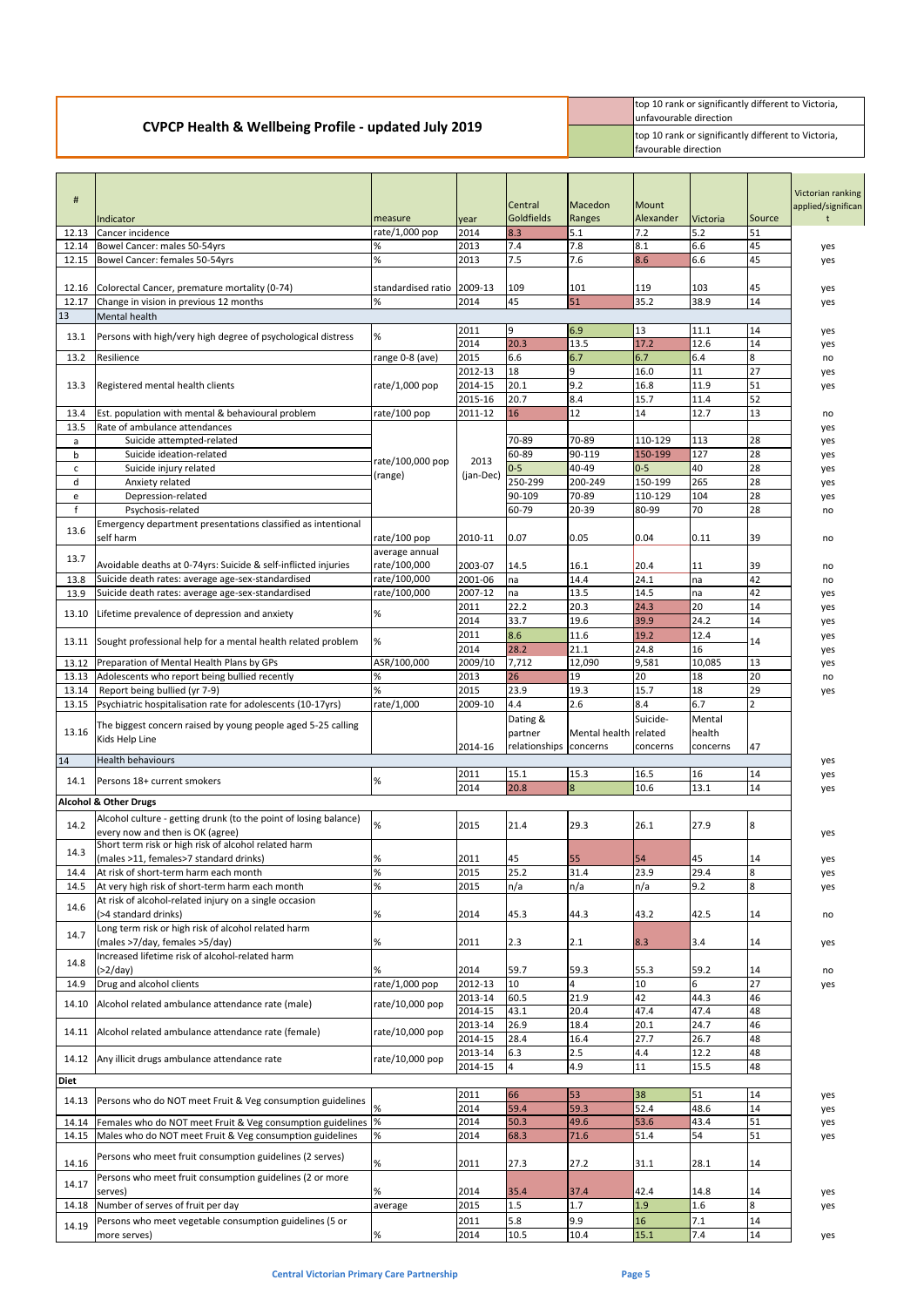|                                                                 | top 10 rank or significantly different to Victoria,<br><b>Iunfavourable direction</b> |
|-----------------------------------------------------------------|---------------------------------------------------------------------------------------|
| <b>CVPCP Health &amp; Wellbeing Profile - updated July 2019</b> | top 10 rank or significantly different to Victoria,<br><b>favourable direction</b>    |

| #            | Indicator                                                                                            | measure        | year               | Central<br>Goldfields | Macedon<br>Ranges | <b>Mount</b><br>Alexander | <b>Victoria</b> | Source           | Victorian ranking<br>applied/significan |
|--------------|------------------------------------------------------------------------------------------------------|----------------|--------------------|-----------------------|-------------------|---------------------------|-----------------|------------------|-----------------------------------------|
| 14.20        | Number of serves of vegetables per day                                                               | average        | 2015               | 2.3                   | 2.5               | 2.6                       | 2.2             | 8                | yes                                     |
| 14.21        | Adults who eat take-away 1-3 times/week                                                              | %              | 2014               | 5.5                   | 5.5               | 7.9                       | 9.9             | 14               |                                         |
| 14.22        | Eats take-away meals/snacks at least 3 times/week                                                    | $\%$           | 2015               | n/a                   | n/a               | n/a                       | 10.2            | 8                | yes                                     |
| 14.23        | No water consumed/day                                                                                | %              | 2015               | n/a                   | n/a               | n/a                       | 3.1             | 8                | yes                                     |
| 14.24        | number of cups of water consumed/day                                                                 | average        | 2015               | 5                     | 5.1               | 4.8                       | 5.4             | 8                | yes                                     |
| 14.25        | Daily water consumption                                                                              | litres/day     | 2011               | 1.12                  | 1.25              | 1.16                      | 1.25            | 14               | yes                                     |
| 14.26        | Persons who drink soft drink every day                                                               | %              | 2011               | 21                    | 16                | 26                        | 16              | 14               | yes                                     |
|              |                                                                                                      |                | 2014               | 21                    | 11                | 12.1                      | 11.2            | 14               | yes                                     |
|              | <b>Physical Activity</b>                                                                             |                | 2011               | 30                    | 33                | 23                        | 32              | 14               |                                         |
| 14.27        | Persons who do not meet physical activity guidelines                                                 | %              | 2014               | 52                    | 53.3              | 61.3                      | 54              | 51               | yes                                     |
| 14.28        | Females who do not meet physical activity guidelines                                                 | %              | 2014               | 48.8                  | 41.2              | 64                        | 56.1            | 51               | yes                                     |
| 14.29        | Males who do not meet physical activity guidelines                                                   | $\%$           | 2014               | 53.7                  | 64.9              | 58.2                      | 52              | 51               | yes                                     |
|              | Sedentary behaviour (no physical activty & no muscle                                                 |                |                    |                       |                   |                           |                 |                  |                                         |
| 14.30        | strengthening sessions)                                                                              | %              | 2014               | 2.5                   | 2.7               | 2                         | 3.6             | 14               |                                         |
| 14.31        | Persons who sit for at least 7 hrs/day                                                               | $\%$           | 2011               | $\overline{21}$       | 24                | $\overline{23}$           | 33              | $\boldsymbol{8}$ | yes                                     |
|              | Days walked for transport longer than 10min, in proceeding                                           |                |                    |                       |                   |                           |                 |                  |                                         |
| 14.32        | week 4 or more days/week                                                                             | %              | 2014               | 13.8                  | 19.5              | 25.6                      | 18.1            | 14               | no                                      |
| 14.33        | 0 days/week                                                                                          | $\%$           | 2015               | 26.9                  | 17.7              | 18.7                      | 18.9            | 8                | yes                                     |
| 14.34        | 4 or more days/week                                                                                  | $\%$           | 2015               | 40.5                  | 34.7              | 37.4                      | 41.3            | $\overline{8}$   | yes                                     |
| 14.35        | Participation in any organised physical activity                                                     | %              | 2015               | 23.4                  | 25.8              | 23.6                      | 28.7            | $\boldsymbol{8}$ | yes                                     |
| 14.36        | Organised by a fitness, leisure or indor sports centre                                               | $\%$           | 2015               | n/a                   | n/a               | 4.4                       | 9.2             | $\boldsymbol{8}$ | yes                                     |
| 14.37        | Organised by a sports club or association                                                            | %              | 2015               | 11.6                  | n/a               | n/a                       | 9.8             | $\boldsymbol{8}$ | yes                                     |
| 14.38        | Participation in any non-organised physical activity                                                 | $\%$           | 2015               | 64.7                  | 69.3              | 72.3                      | 70.5            | $\overline{8}$   | yes                                     |
| 14.39        | Activity type: walking                                                                               | %              | 2015               | 59.3                  | 51.6              | 60.9                      | 51.2            | $\boldsymbol{8}$ | yes                                     |
| 14.40        | Activity type: jogging/running                                                                       | %              | 2015               | n/a                   | 11.8              | n/a                       | 14              | 8                | yes                                     |
| 14.41        | Activity type: cycling                                                                               | $\%$           | 2015               | n/a                   | 10.2              | 15                        | 11.8            | $\boldsymbol{8}$ | yes                                     |
| 14.42        | Prodominately sitting at work among those employed                                                   | %              | 2014               | 22.6                  | 33.7              | 50.9                      | 49.6            | 14               | yes                                     |
| 14.43        | Time spent sitting on usual work day (Base: those aged 18-64yrs %                                    |                | 2015               | 2.28                  | 4:34              | 3:14                      | 4:29            | 8                | yes                                     |
| 14.44        | Sitting greater than 8 hours on a weekend day                                                        | %              | 2014               | 14.1                  | 3.7               | 8.2                       | 10.4            | 14               | no                                      |
| 14.45        | Persons who visit a green space at least once per week                                               | $\%$           | 2011               | 14                    | 14                | 50                        | 51              | 8                | no                                      |
| 15           | <b>Health screening</b>                                                                              | %              |                    | 52                    | 59                | 56                        | 55              | 17               | yes                                     |
| 15.1<br>15.2 | Breast cancer screening participation (50-69yrs)<br>Breast cancer screening participation (50-74yrs) | $\%$           | 2010-12<br>2013-15 | 51.3                  | 59.7              | 51.8                      | 52              | 51               | yes                                     |
| 15.3         | Mammogram in previous 2 yrs (women 50-74)                                                            | %              | 2014               | 64.4                  | 75.5              | 70.1                      | 73              | 14               | yes                                     |
|              |                                                                                                      |                | 2010-11            | 51                    | 67                | 72                        | 60              | 13               | yes<br>yes                              |
| 15.4         | Cervical cancer screening participation (20-69yrs)                                                   | %              | 2013-14            | 55.2                  | 69.5              | 76.3                      | 61.5            | 51               | yes                                     |
|              | Bowel cancer screening participation (invited persons 50, 55                                         |                | 2012               | 39                    | 40                | 41                        | 37              | 13               | yes                                     |
| 15.5         | and 65)                                                                                              | %              | 2013-14            | 39.8                  | 39.6              | 43.1                      | 37.6            | 51               | yes                                     |
| 15.6         | Examination for bowel cancer in previous 5 years (50+)                                               | %              | 2014               | 52.2                  | 55.1              | 44                        | 46.1            | 14               | yes                                     |
| 15.7         | Blood pressure checked in previous 2 years                                                           | %              | 2014               | 80.7                  | 72.5              | 62.4                      | 79.9            | 14               | yes                                     |
| 15.8         | Cholesterol check in previous 2 years                                                                | %              | 2014               | 52.4                  | 55.8              | 43.8                      | 59.5            | 14               | yes                                     |
| 15.9         | Blood sugar or diabetes check in previous 2 years                                                    | %              | 2014               | 56.3                  | 14.2              | 38.7                      | 53.1            | 14               | yes                                     |
| 15.10        | Pap smear in previous 2 years                                                                        | $\%$           | 2014               | 70.3                  | 77.5              | 73.1                      | 72.1            | 14               | yes                                     |
| 16           | Children & young person                                                                              |                |                    |                       |                   |                           |                 |                  | yes                                     |
| 16.1         | Proportion of low birthweight babies <2500g                                                          | %              | 2009-11            | 7.6                   | 4.6               | 2.2                       | 6.6             | 13               | yes                                     |
| 16.2         | Smoking during pregnancy                                                                             | $\%$           | 2009-11            | 25.4                  | 9.6               | 22.2                      | 11.4            | 13               |                                         |
| 16.3         | Mother's Index                                                                                       | LGA ranking    | 2016               | 79                    | 22                | 46                        | <b>NA</b>       |                  |                                         |
| 16.4         | Breastfeeding fully at 3 months                                                                      | %              | 2014-15            | 40.7                  | 60.9              | 64.1                      | 51.8            | 29               | no                                      |
| 16.5         | Children fully immunised at 1yr (12-15months)                                                        | %              | 2014               | 92.2                  | 89.9              | 84.6                      | 90.8            | 13               | yes                                     |
|              |                                                                                                      |                | 2017               | 95.7                  | 95.6              | 92                        | 94.2            | 54               |                                         |
|              |                                                                                                      | %              | 2014               | 94.4                  | 88                | 86.1                      | 91.6            | 13               | yes                                     |
| 16.6         | Children fully immunised at 2yr (24-27 months)                                                       |                | 2015               | 96.4                  | 84.6              | 78.8                      | 90.5            | 51               | yes                                     |
|              |                                                                                                      | %              | 2017               | 91.1                  | 90.4              | 86.1                      | 90.9            | 54               |                                         |
| 16.7         | Notifications of Pertussis                                                                           | rate/100,000   | 2015               | 47.6                  | 154.3             | 105                       | 80.9            | 51               | yes                                     |
| 16.8         | Maternal child health assessments (3.5 year visit)                                                   | %              | 2014-15            | 85.5                  | 82                | 90.8                      | 66.1            | 38               | no                                      |
|              |                                                                                                      |                | 2013-14            | 9                     | 36                | 15                        |                 |                  |                                         |
| 16.9         | M&CH nurse referring for developmental issues                                                        | number         | 2014-15            | 17<br>97.8            | 26<br>104.9       | 22<br>111.9               | na<br>98.2      | 38<br>29         | no                                      |
| 16.10        | Kindergarten participation rate                                                                      | %              | 2013               |                       |                   |                           |                 |                  | yes                                     |
|              |                                                                                                      |                | 2014-15            | 85.2                  | 90.3              | 111.6                     | 98.1            | 51               | yes                                     |
| 16.11        | Proportion of children with high levels of family stress                                             | %              | 2014               | 10.5                  | 12.6              | 11.9                      | 11              | 29               | no                                      |
| 16.12        | Substantiated child abuse (0-17yrs)                                                                  | rate/1,000 pop | 2010-11            | 15.5                  | 2.7               | 8                         | 6.7             | 29               | yes                                     |
| 16.13        | Child protection Orders (0-17yrs)                                                                    | rate/1,000 pop | 2010               | 15.1                  | 2.9               | 5.8                       | 5.4             | 29               | yes                                     |
| 16.14        | Out of home care (0-17yrs)                                                                           | rate/1,000 pop | 2012               | 15.5                  | 4.7               | 4                         | l5              | 23               | no                                      |
| 16.15        | Child protection investigations completed (0-17yrs)                                                  | rate/1,000 pop | 2014-15            | 57                    | 11.9              | 22.3                      | 19.4            | 51               | yes                                     |
| 16.16        | Child protection substantiations (0-17yrs)                                                           | rate/1,000 pop | 2014-15            | 20.9                  | $\overline{4}$    | 9.3                       | 11.4            | 51               | yes                                     |
| 16.17        | Child First assessments (0-17yrs)                                                                    | rate/1,000 pop | 2014-15            | 26.4                  | 7.6               | 11.6                      | 10.1            | 51               | yes                                     |
| 16.18        | Rate of live births to women 15-19yrs                                                                | rate/1,000 pop | 2012               | 36.9                  | $5.2$             | 13.9                      | 10.4            | 29               | no                                      |
|              |                                                                                                      | %              | 2011               | 2.7                   | $1.5\,$           | $\overline{2}$            | 1.8             | 30               |                                         |
|              | 16.19 Parenting payments (single)                                                                    | number         | 2016               | 207                   | 283               | 156                       | 54,572          | 53               |                                         |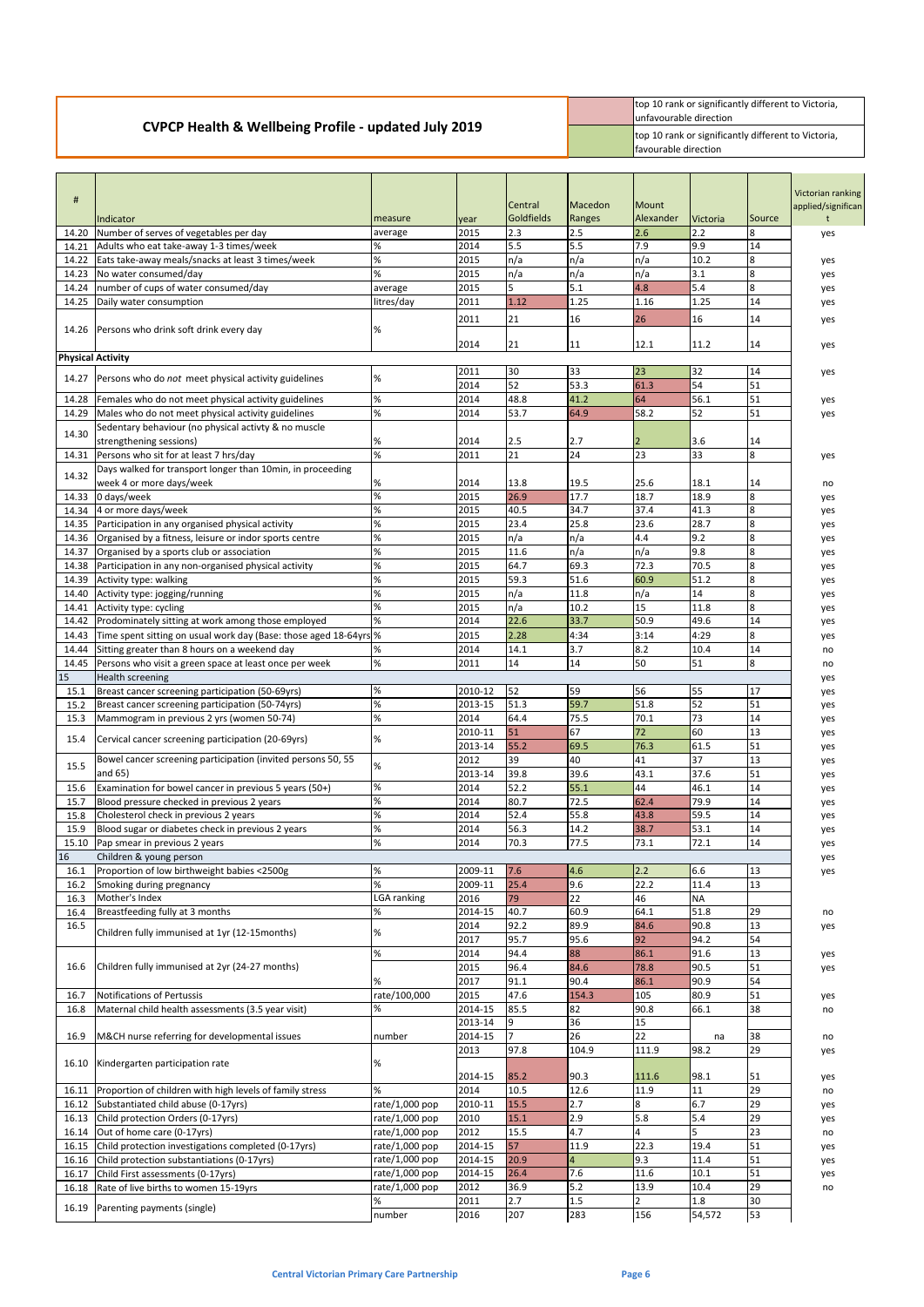## **CVPCP Health & Wellbeing Profile - updated July 2019**

top 10 rank or significantly different to Victoria, unfavourable direction top 10 rank or significantly different to Victoria, favourable direction

| #                    | Indicator                                                                       | measure               | year               | <b>Central</b><br>Goldfields | Macedon<br>Ranges | <b>Mount</b><br>Alexander | Victoria               | Source               | Victorian ranking<br>applied/significan |
|----------------------|---------------------------------------------------------------------------------|-----------------------|--------------------|------------------------------|-------------------|---------------------------|------------------------|----------------------|-----------------------------------------|
| 16.20                | Teenage fertility (women under 19yrs)                                           | rate/1,000 live       | 2012               |                              |                   |                           |                        |                      |                                         |
|                      |                                                                                 | births                |                    | 36.9                         | $5.2$<br>18.6     | 13.9<br>22.7              | 10.4<br>15.6           | 51<br>$\overline{1}$ | yes                                     |
| 16.21                | Volunteer (15-19yrs)<br>Volunteer (15-19yrs)                                    | % of people 15-       | 2011               | 19.9<br>21.4                 | 22                | 23                        | 19.8                   | $\mathbf{1}$         | no<br>no                                |
| a                    | Volunteer (15-19yrs)- female                                                    | 19yrs                 | 2016               | 20.6                         | 23.8              | 24                        | 22.1                   | $\mathbf{1}$         | no                                      |
| $\mathbf b$          | Volunteer (15-19yrs)- male                                                      |                       |                    | 21.7                         | 20.2              | 21.5                      | 17.6                   | $\mathbf{1}$         | no                                      |
| 17                   | Disability                                                                      |                       |                    |                              |                   |                           |                        |                      | yes                                     |
| 17.1                 | People who need assistance with core tasks                                      | %                     | 2011               | $\overline{9}$               | 3.8               | 5                         | 4.8                    | $\vert$ 1            | yes                                     |
| 17.2                 | People with severe & profound disability living in the                          | %                     | 2011               | $\overline{7}$               | 3                 | 5                         | 4                      | 13                   | yes                                     |
|                      | community (all ages)                                                            |                       | 2016               | 7.9                          | 3.7               | 5.1                       | 4.6                    |                      | yes                                     |
| 17.3                 | People with severe & profound disability living in the<br>community (aged 0-65) | %                     | 2011               | 5.4                          | 2.1               | 3                         | 2.3                    | 13                   | yes                                     |
|                      | People with severe & profound disability living in the                          |                       | 2016<br>2011       | 6.1<br>13                    | 2.5<br>10         | 3.1<br>11                 | 2.8<br>$\overline{14}$ |                      | yes                                     |
| 17.4                 | community (aged 65 and over)                                                    | %                     | 2016               | 12.3                         | 9.9               | 11.4                      | 14.9                   | 13                   |                                         |
|                      | Unpaid assistance to person with a disability                                   |                       | 2011               | 1,407                        | 4,034             | 1,957                     | 490,096                |                      | yes                                     |
| 17.5                 |                                                                                 | number                | 2016               | 1,493                        | 4,557             | 2,064                     | na                     |                      | no                                      |
| 17.6                 | Disability support pension recipients                                           | % persons aged 16-    |                    |                              |                   |                           |                        |                      |                                         |
|                      |                                                                                 | 64 years              | 2017               | 16.2                         | 4.1               | 8.6<br>983                | 4.9                    | 54<br>54             | no                                      |
|                      | Health care card holders (16-65yrs)                                             | number<br>%           | 2017               | 1,170                        | 1,179             |                           | na                     |                      |                                         |
| 17.7                 |                                                                                 |                       | 2011               | 15.1                         | $6.2$             | 9.7                       | 7.6                    | 54                   |                                         |
| 18                   | Aged                                                                            |                       |                    |                              |                   |                           |                        |                      | no                                      |
| 18.1                 | People aged 75+ who live alone                                                  | %                     | 2011               | 40                           | 34                | 40                        | 36                     | $\mathbf{1}$         | no                                      |
| a                    | proportion who are female                                                       | %<br>%                | 2011               | 68                           | 73                | 72                        | 74                     | $\overline{1}$       | no                                      |
| $\mathsf{b}$<br>18.2 | proportion who are male<br>Aged care places (high care)                         | rate/1,000 eligib     | 2011<br>2013       | 32<br>27                     | 27<br>49          | 28<br>41                  | 26<br>41               | $\vert$ 1<br>25      | yes<br>yes                              |
| 18.3                 | Aged care places (low care)                                                     | rate/1,000 eligib     | 2013               | 58                           | 14                | 40                        | 44                     | 25                   | yes                                     |
| 18.4                 | Aged care residential places (high & low)                                       | number                | 2015               | 193                          | 362               | 208                       | 51,131                 | 51                   | no                                      |
|                      |                                                                                 | % persons aged        |                    |                              |                   |                           |                        |                      |                                         |
| 18.5                 | Recipients of Age pension                                                       | 65yrs and over        | 2016               | 82.7                         | 56.7              | 66.1                      | 63.2                   | 54                   | yes                                     |
| 18.6                 | HACC clients aged 75 and over                                                   | rate/1,000 eligib     | 2012-13            | 458                          | 568.1             | 585.8                     | 407.9                  | 34                   |                                         |
| 19                   | Injury & mortality                                                              |                       |                    |                              |                   |                           |                        |                      | yes                                     |
| 19.1                 | Unintentional injuries treated in hospital                                      | rate/1,000 pop        | 2013<br>2014-15    | 31.6<br>38.5                 | 38.1<br>43.5      | 44.7                      | 59.1<br>61             | 31<br>51             | yes                                     |
|                      |                                                                                 |                       | 2013               | 1.7                          | 2.1               | $\overline{2}$            | 3.1                    | 31                   | yes<br>yes                              |
| 19.2                 | Intentional injuries treated in hospital                                        | rate/1,000 pop        | 2014-15            | 3.2                          | 1.5               |                           | 3                      | 51                   | yes                                     |
|                      |                                                                                 |                       | 2013               | 40.2                         | 36.7              | 30.7                      | 37.3                   | 31                   | yes                                     |
| 19.3                 | Unintentional injuries due to falls                                             | %                     | 2014-15            | 38.4                         | 35.3              | 38.4                      | 38.7                   | 51                   | yes                                     |
| 19.4                 | Indirect standardised death rate                                                | rate/1,000 pop        | 2013               | 7.9                          | 5.6               | 5.8                       | 5.6                    | 31                   | yes                                     |
|                      |                                                                                 |                       | 2014               | 7.2                          | 5.5               | 5.5                       | 5.3                    | 51                   | yes                                     |
| 19.5                 |                                                                                 |                       |                    |                              |                   |                           |                        |                      |                                         |
|                      | Avoidable deaths 0-74yrs due to cancer                                          | rate/100,000 pop      | 2013               | 61.2                         | 57.8              | 46.8                      | 61.4                   | 31                   | yes                                     |
| 19.6                 | Avoidable deaths 0-74yrs due to cardiovascular diseases                         |                       |                    |                              |                   |                           |                        |                      |                                         |
|                      |                                                                                 | rate/100,000 pop      | 2013               | 75.5                         | 38                | 45.6                      | 39.8                   | 31                   | yes                                     |
| 19.7                 | Avoidable deaths 0-74yrs due to respiratory diseases                            | rate/100,000 pop      | 2013               | 19.7                         | 5.7               | 15                        | 8.4                    | 31                   | yes                                     |
|                      |                                                                                 | <b>Service System</b> |                    |                              |                   |                           |                        |                      |                                         |
| 20                   | Services & access                                                               |                       |                    |                              |                   |                           |                        |                      | no                                      |
| 20.1                 | People believe there are good facilities and services                           | ℅                     | 2011               | 84.4                         | 68.8              | 78.4                      | 84.1                   | 11                   | no                                      |
| 20.2                 | Families accessing Family & Community Support services                          | number                | 2012/13            | 107                          | 121               | 81                        | na                     | 27                   | yes                                     |
|                      |                                                                                 |                       |                    |                              |                   |                           |                        |                      |                                         |
| 20.3                 | Access to community services and resources when needed                          | %                     | 2011               | 90.3                         | 85.1              | 92.1                      | 84.9                   | 14                   | yes                                     |
| 20.4                 | Last GP visit was 12 months or more ago                                         | $\overline{\%}$       | 2014               | 10.3                         | 10.5              | 18.9                      | 10.4                   | 14                   | yes                                     |
| 20.5                 | General practitioners                                                           | rate/1,000 pop        | 2012<br>2014       | 0.9<br>0.9                   | 1.4<br>1.3        | 1.5<br>1.5                | 1.2<br>1.2             | $\overline{3}$<br>51 | yes                                     |
|                      |                                                                                 |                       | 2012               | 0.9                          | 0.5               | 0.3                       | 0.5                    | 4                    | yes<br>yes                              |
| 20.6                 | <b>GP</b> clinics                                                               | rate/1,000 pop        | 2015               | 0.3                          | 0.4               | 0.3                       | 0.3                    | 51                   | yes                                     |
|                      |                                                                                 |                       | 2012               | 0.4                          | 0.1               | 0.2                       | 0.2                    |                      | yes                                     |
| 20.7                 | <b>Dental Service sites</b>                                                     | rate/1,000 pop        | 2015               | 0.6                          | 0.2               | 0.2                       | 0.3                    | 51                   | yes                                     |
| 20.8                 | Allied Health service sites                                                     | rate/1,000 pop        | 2012               | 0.7                          | 0.7               | 0.7                       | 0.5                    | $\overline{4}$       | yes                                     |
|                      |                                                                                 |                       | 2015               | 0.8                          | 0.9               | 1.2                       | 0.9                    | 51                   | yes                                     |
| 20.9                 | Pharmacies                                                                      | rate/1,000 pop        | 2012<br>2015       | 0.2<br>0.2                   | 0.3<br>0.2        | 0.2<br>0.3                | 0.2<br>0.2             | 51                   | yes                                     |
|                      |                                                                                 |                       | 2012               | 48                           | 14                | 27                        | 74.2                   | $6\overline{6}$      | yes<br>yes                              |
| 20.10                | population near to public transport                                             | %                     | 2015               | 45.4                         | 14.3              | 24.8                      | 73.9                   | 51                   | yes                                     |
| 21                   | <b>Hospital utilisation</b>                                                     |                       |                    |                              |                   |                           |                        |                      | yes                                     |
| 21.1                 | hospital inpatient separations                                                  | rate/1,000 pop        | 2012-13            | 570.1                        | 371.4             | 442.5                     | 419.8                  | 33                   | yes                                     |
|                      |                                                                                 |                       | 2014-15            | 644.8                        | 397.3             | 439.3                     | 441.6                  | 51                   | yes                                     |
| 21.2                 | average length of stay, public hospital inpatients                              | days                  | 2012-13            | 3                            | 2.9               | 3.6                       | 2.9<br>3               | 33                   | yes                                     |
| 21.3                 | population with health insurance                                                | %                     | 2014-15<br>2007-08 | 2.8<br>28.9                  | 3.1<br>51.8       | 3.6<br>36                 | 48                     | 51<br>13             | yes<br>yes                              |
|                      |                                                                                 | rato/1 000 non        | 2012-13            | 87.1                         | 135.4             | 124.1                     | 258.8                  | 33                   | no                                      |
| $21$ $\Lambda$       | lamargancy danartmant nracantations                                             |                       |                    |                              |                   |                           |                        |                      |                                         |